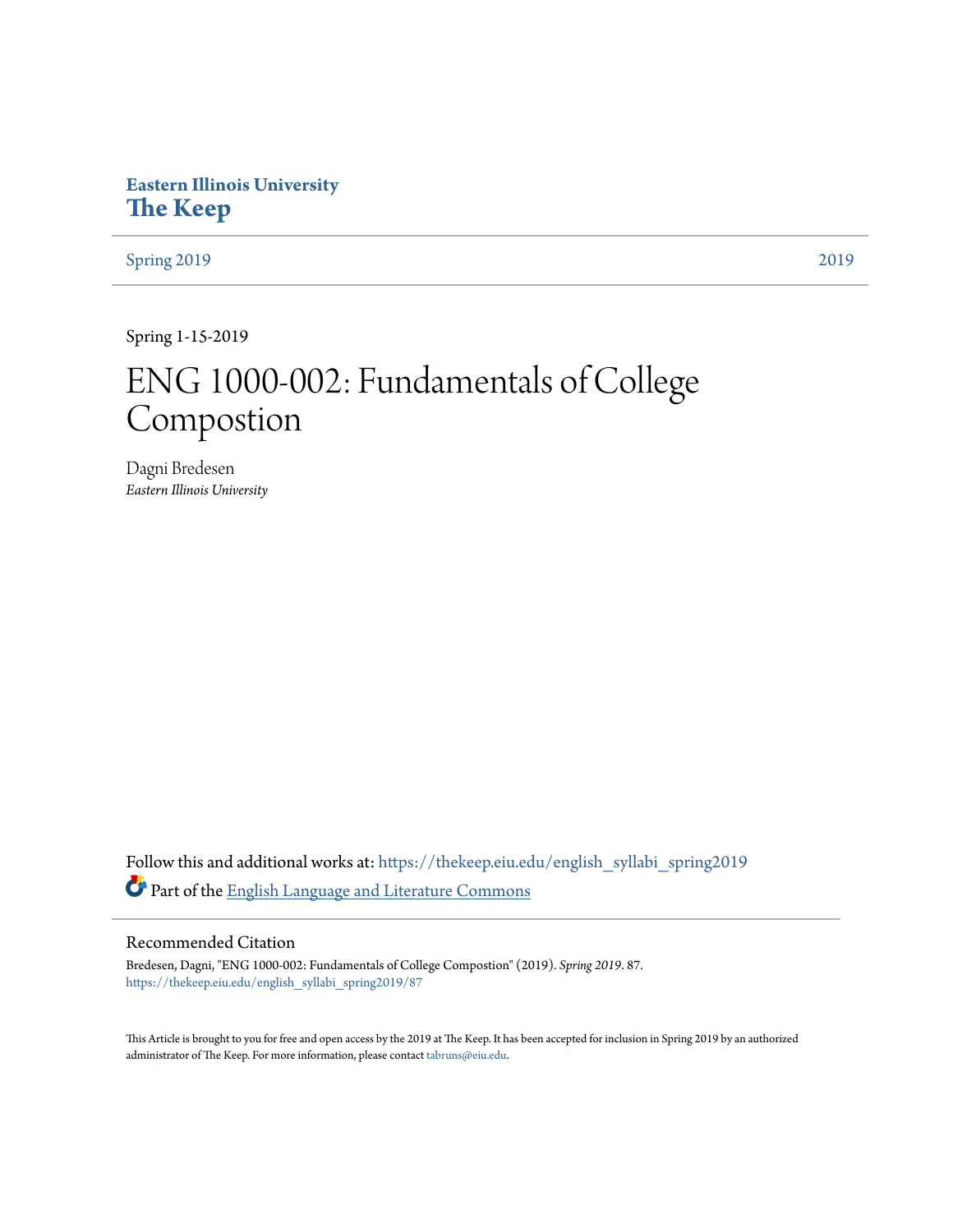# ENG 1000 SECTION 002 CRN 33565 FUNDAMENTALS OF COLLEGE COMPOSITION SPRING<sub>2019</sub>

Dr. Dagni Bredesen Course Information: Email: dabredesen@ciu.edu 9:30-10:45 am Office: Coleman 3751 Room: CH 3130 Office Hours: Tu/Th llam to 12noon; Wed 2:30-3pm or by appointment.

# REQUIRED TEXTS AND MATERIALS

- o *Ideas* & *Aims.for College Writing* by Tim Taylor and Linda Copeland
- $\circ$  *Incognegro* by Mat Johnson
- o *A Mercy* by Toni Morrison
- o A writer's notebook of your choice. (Bring to every class.)
- o Three-ring binder or folder to keep all of the workshop pieces and handouts.



COURSE DESCRIPTION A course in the improvement of the fundamentals of entrylevel college writing skills. Practice and instruction in the development of an individualized process of analytical reading, prewtiting, drafting, revising, editing, and proofreading. Required of students who do not meet the pre-requisites for ENG 1001G. ABC/No Credit.

# STUDENT LEARNING OBJECTIVES

- Demonstrate entry-level college writing produced through an individualized and independent process of prewriting, drafting, revising, editing, and proofreading.
- Demonstrate analytical reading skills to understand and critically evaluate diverse reading materials.
- Demonstrate the ability to collaborate and help fellow students in the writing process through workshops/peer review sessions that focus on developing the ideas, support, and details.
- Compose paragraphs that exemplify paragraph unity, demonstrate sentence variety, and effectively use transitions.

## COURSE REQUIREMENTS & GRADING

Although class work will include quizzes and discussions of assigned readings, mainly this course's grade will stem from your writing. We will do a number of in-class writing activities ranging from grammar exercises to topic brainstorming to drafting of essay paragraphs. Our focus revolves around three major essays that we will work on in stages where you can gather feedback via your peers in workshop, private conferences, and written suggestions.

Success in a writing course is more about one's attitude than one's skills. To succeed in this course, you first and foremost must want to succeed. Meeting all deadlines, hard work, and a positive attitude when facing challenges are keys to a successful student. If something feels "bating" or "too hard," I encourage you to push against that feeling. Instead, focus on picking topics that are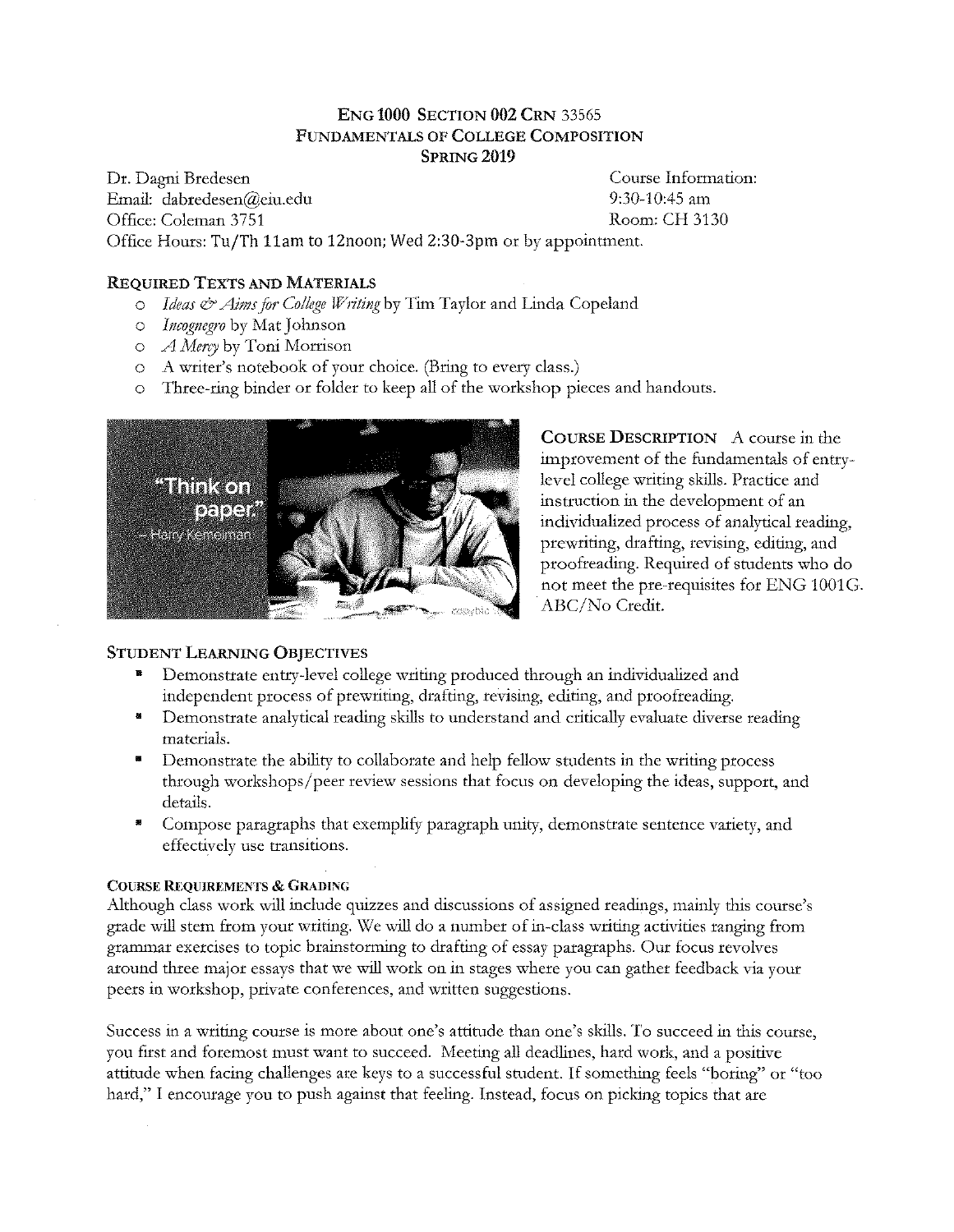meaningful to you so that you have something you want to say--something that the world needs to hear.

Essays: Realizing your rhetorical situation, which is identifying your audience and writing with exigence, is cmcial to engaged and inspired writing. Therefore, you will have enough latitude to choose essay topics meaningful to you that also meet the assignment's goals. Throughout the semester, we will be refining our ideas into three main essays: a personal essay, a comparative essay, and a position essay with research.

All of the papers have deadlines for workshop, submissions, and revisions. With each essay, I will hand out our class's assignments and deadlines for that particular section so that I can respond better to the class's needs and interests.

Participation: The time we spend together is our opportunity to exchange ideas and create a community. In *Mystery and Manners,* writer Flannery O'Connor reflects on the value of writers interacting with one another: "Unless the novelist has gone utterly out of his mind, his aim is still communication, and communication suggests talking inside a community." While we will be writing nonfiction, this



sense of community is still vital. At the end of the semester when I reflect on your participation, I will consider not only how often you contributed to class discussions, but the quality of those comments. I will also consider your seriousness with in-class writing assignments in the participation grade as well. Also, I expect a high level of professionalism in class, so texting, sleeping, cell phone ringing, etc., will greatly reduce your participation grade. I may also ask you to leave class for that day and be counted as absent. Since understanding the writing process as a group endeavor is important, participation counts as 10% of your grade.

Quizzes and Informal Writing Assignments: We will be doing in-class writings and assigned writing exercises to help you practice your rhetorical skills and to give you an opportunity to write without the pressure of a grade. Your attitude, focus, and thoroughness with these writings will be reflected in the "Quizzes and Informal Writing Assignments" portion of your final grade. For these assignments, you will earn either zero or ten points each, and I will make only minimal comments, if any. To receive full credit, you must meet the length requirement, follow instructions, and display a seriousness with the assignment. Also, I will not allow for any of these writings to be turned in late, even if you are absent on the day I collect the work. You may, however, email me any work that is due before class begins. We will also have pop quizzes regarding our readings that are worth ten points each. Again, if you are absent or late for a quiz. no make-ups will be given.

Readings: Assigned essays should be read by the date on the syllabus and will serve two purposes. In class, we will discuss the readings in terms of what succeeded and why, and how we can employ the rhetorical techniques. The other purpose is to challenge and expand our viewpoints, asking us to examine and articulate what we believe and why. Some class days, we will not be able to discuss everything that we have been assigned, but the information is still valuable and may be on a quiz.

I would also like to comment on how to read. Yes, we all know how to read, but how to read well is a different beast. At a minimum, read everything twice for this class. Also, mark in the text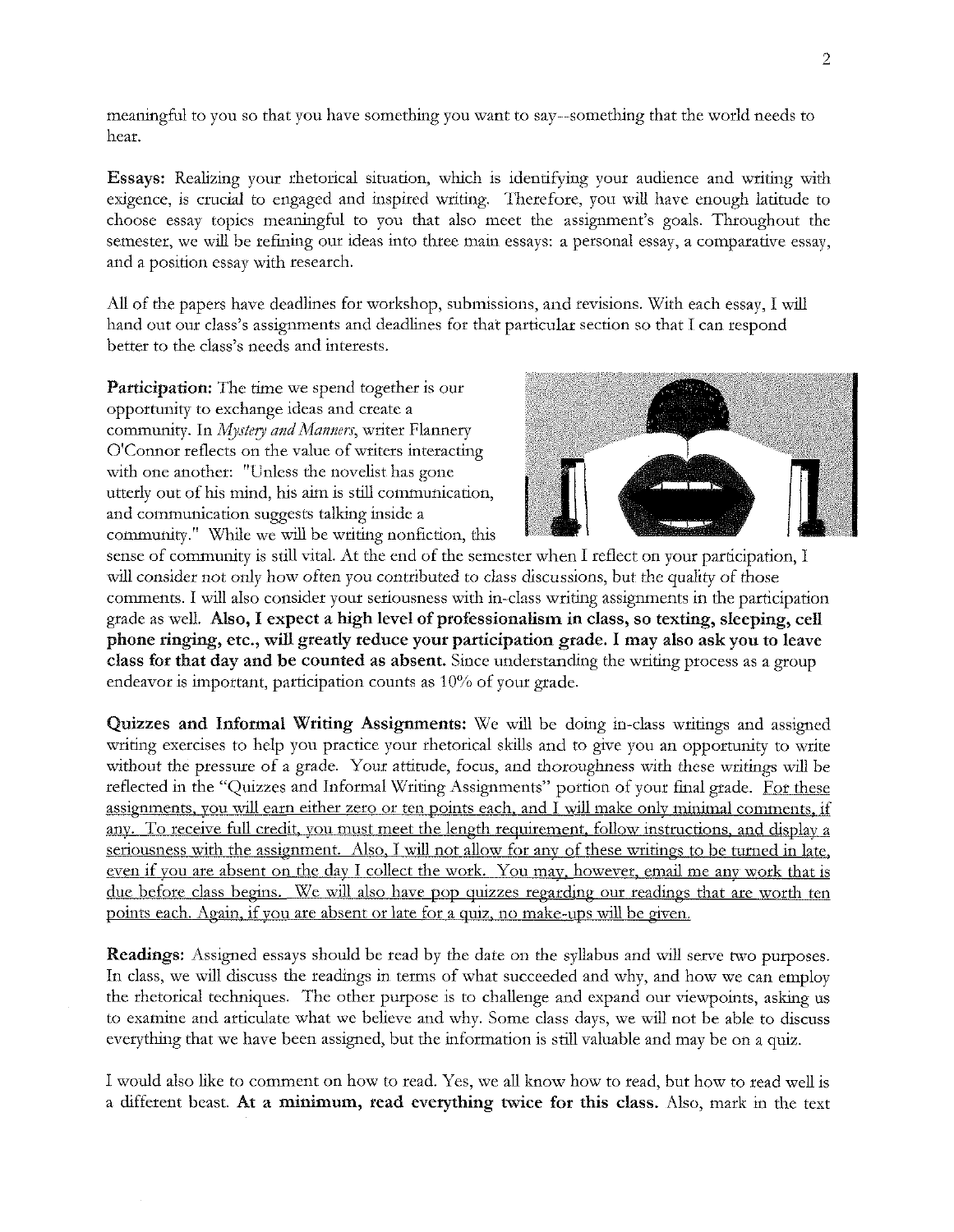while you read, underlining what seems like important sentences and noting where you have questions. Sometimes students feel that this sort of marking is disrespectful to the text, but it is common practice in college and aids you in comprehension. Granted, if you are using a rental book, you can't mark in them. But you can still use post-it notes to highlight key points. It is also a good idea to come prepared with a comment or question regarding each of our readings so that you are fully engaged in the class discussion. Finally, always have the reading in front of you, not on your laptop, hut a printed version. Not having the assigned reading will count as 1/z absence. See helow.

Attendance, punctuality, and meeting deadlines are all part of academic and most of our professional life. There are days you may not want to work, but successful students work-when they feel inspired or not. Coming to class is part of your obligation to your academic career and to your community. Therefore, missing four courses will lower your final grade by five points; Five or six absences will lower your final grade by ten points. Seven absences will result in failure of the course. To allow adequate time for class discussion and in-class writing, arrive on time. Being late twice (or leaving early twice) will be considered an absence. This attendance policy applies to all students regardless of the reason for the absence. The only exception will be schoolsanctioned events or illness for which I receive notice, in writing, from a university administrator. Finally. if you arrive without the day's reading in front of you. it will count as *Yz* an absence.

Also, I do not accept late work for most of our work, which includes occasions when you are absent. If you must be absent, you may email me your work before the class to receive credit for it. The only exception will be school-sanctioned events or illness for which I receive notice, in writing, from a university administrator. The reason for this strict policy on late work is to help build discipline as writers. Procrastination can be the creative killer to writers, so I am tiying to take the option of "later" off the table.

#### Grading:

| Unit $\#1$ (personal narrative)/Part to Whole | 20%               |
|-----------------------------------------------|-------------------|
| Essay #2 (comparative analysis)               | 20%               |
| Essay #3 (I-search essay)                     | $30\%$            |
| Quizzes/Informal Writing Assignments          | $-20%$            |
| Class Participation                           | $\frac{3}{2}$ 10% |



**Ninja** 

**Writers** 

Grading scale is as follows:  $A = 90-100$  B = 80-89 C = 70-79 D = 60-69 F = 0-59

\*Please note that you must earn a "C" or higher to receive credit for this course.

All major writing assignments and revisions must be completed in order to pass the course. If you do not complete a major assignment or if you fail to submit a revision of a major assignment at its deadline, you will earn a NC (No Credit) in the course and have to take it again next semester.

#### COLLEGE CONDUCT

The following guidelines are written by EIC's composition director Dr. Timothy Taylor. I would like our class to reflect on these actions of a successful college student every Friday. When you arrive on Friday, be prepared to share one difficult act that you successfully performed in a college course that week.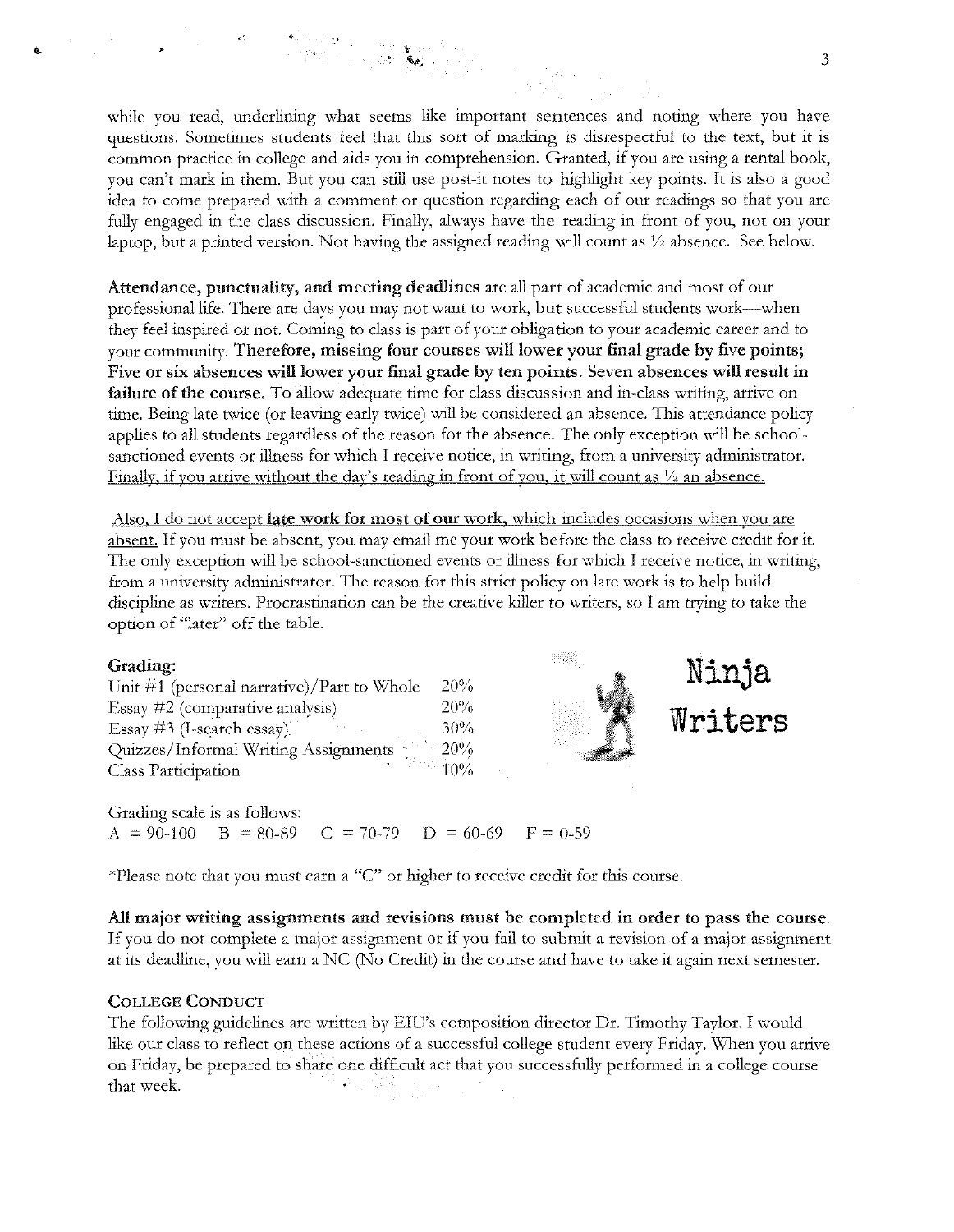# Guidelines for Any College Course by Dr. Tim Taylor:

- 1. Come to class on time and stay the entire period.
- 2. Bring texts, paper, and writing utensils.
- **3.** When we discuss a reading or writing assignment, have the materials in front of you.

4. When we are doing in-class writing, be prepared to actively brainstorm, draft, and compose your ideas.

- 5. Have opinions and ideas and support your opinions and ideas with details and examples.
- 6. Play well with others by respecting others' opinions and being open to them.
- 7. Actively help your peers in collaborative activities like peer review.
- 8 When working in a group, stay on assigned tasks.

9. Do not carry on side conversations with other students when the instructor or a student has the floor during class.

- 10. General rudeness and disrespect is not tolerated.
- 11. Cell phones need to be turned off and put away.
- 12. Text messaging is not tolerated.
- 13. No profanity.
- 14. No sleeping. If you do, I will ask you to leave.
- 15. Unless it's an emergency, use the restroom before or after class.

#### Email Policy

I welcome emails if you have questions or concerns about your work in this class. However, I expect you to write emails in a professional manner--not like you are tcxting a close friend. Emailing in a professional manner will help you with other professors and also give you practice in effective **communication.** 

If you want to send me an email, follow the guidelines below. Emails should:

- Have a clear and concise subject line that begins with the number of the class andprovides gist of the email, such 1000 "Absent This Thursday" or "Question about Revision" or "Availability for a Meeting?"
- Begin with a formal address, such as "Dr. Bredesen" or "Dear Dr. Bredesen:"
- Use a respectful tone
- <sup> $\blacksquare$  Provide questions or information in an succinct manner</sup>
- Use paragraph breaks for reading ease and strong organization
- Be edited and proofread effectively so as not to cause confusion
- <sup>8</sup> Refrain from using abbreviations or "text-prose"
- Close with a short statement followed by a comma and your name, such as "Thanks for your time," or "Sincerely," or "Have a good weekend,"

If an email does not follow these guidelines, I will simply reply to the email with this message: "Please resend this email once it's been revised to fit the standards of a professional email. See pages 5-6 of my course policy."

#### UNIVERSITY POLICIES

#### Academic integrity

Students are expected to maintain principles of academic integrity and conduct as defined in EIU's Code of Conduct http://www.eiu.edu/judicial/studentconductcode.php) . Violations will be reported to the Office of Student Standards.